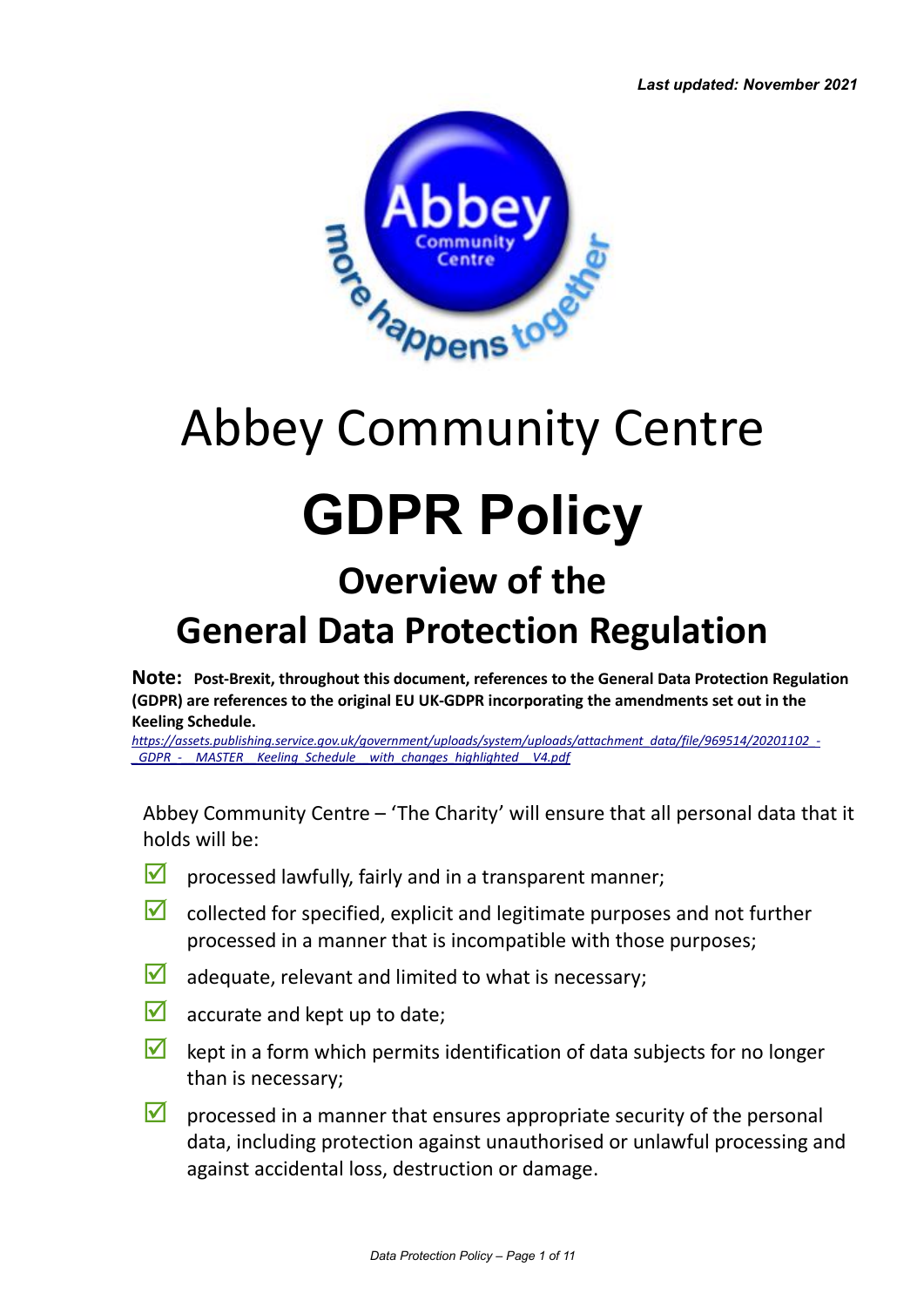### **Data Protection Policy**

**Note: Throughout this document, references to the General Data Protection Regulation (UK-GDPR) are references to the original EU GDPR incorporating the post-Brexit, amendments set out in the Keeling Schedule.**

*[https://assets.publishing.service.gov.uk/government/uploads/system/uploads/attachment\\_data/file/969514/20201102\\_-](https://assets.publishing.service.gov.uk/government/uploads/system/uploads/attachment_data/file/969514/20201102_-_GDPR_-__MASTER__Keeling_Schedule__with_changes_highlighted__V4.pdf) [\\_GDPR\\_-\\_\\_MASTER\\_\\_Keeling\\_Schedule\\_\\_with\\_changes\\_highlighted\\_\\_V4.pdf](https://assets.publishing.service.gov.uk/government/uploads/system/uploads/attachment_data/file/969514/20201102_-_GDPR_-__MASTER__Keeling_Schedule__with_changes_highlighted__V4.pdf)*

**This example document IS NOT – and is not intended to be – a definitive statement of the current UK-GDPR as they apply in the UK (***ie:* **as amended in the Keeling Schedule). It is ONLY a starting point to help charity trustees to create a Policy which is specific for, and relevant to, a charity's individual requirements.**

**Therefore charities using this example MUST always refer back to the current legislation, and guidance from the Information Commissioner's Office**

*<https://ico.org.uk/for-organisations/guide-to-data-protection/guide-to-the-general-data-protection-regulation-gdpr/>* **and seek professional advice from an appropriately qualified lawyer in the event of any query or uncertainty.**

### **1. Introduction to the UK-GDPR**

Under the United Kingdom General Data Protection Regulations (UKGDPR) Small Charity Support (herein after referred to as "the Charity") is required to comply with the UK-GDPR and undertakes to do so.

Throughout this policy document, numbers prefixed by "Art:" in brackets *(eg: {Art:5})* refer to the relevant Article(s) in the UK-GDPR, as modified by the Keeling Schedule.

### <span id="page-1-0"></span>**2. Definitions**

#### *{Précised from Art:4}*

The definitions of terms used in this policy are the same as the definitions of those terms detailed in Article-4 of the UK-GDPR.

#### *Data Subject*

A data subject is an identifiable individual person about whom the Charity holds personal data.

#### *Contact Information*

For the purposes of this Policy, "Contact Information" means any or all of the person's: full name (including any preferences about how they like to be called); full postal address; telephone and/or mobile number(s); e-mail address(es); social media IDs/UserNames (*eg:* Facebook, Skype, Hangouts, WhatsApp)

### **3. Principles of the UK-GDPR**

#### *{Précised from Art:5}*

The Charity will ensure that all personal data that it holds will be:

- a) processed lawfully, fairly and in a transparent manner in relation to individuals;
- b) collected only for specified, explicit and legitimate purposes and not further processed in a manner that is incompatible with those purposes; further processing for archiving purposes in the public interest, scientific or historical research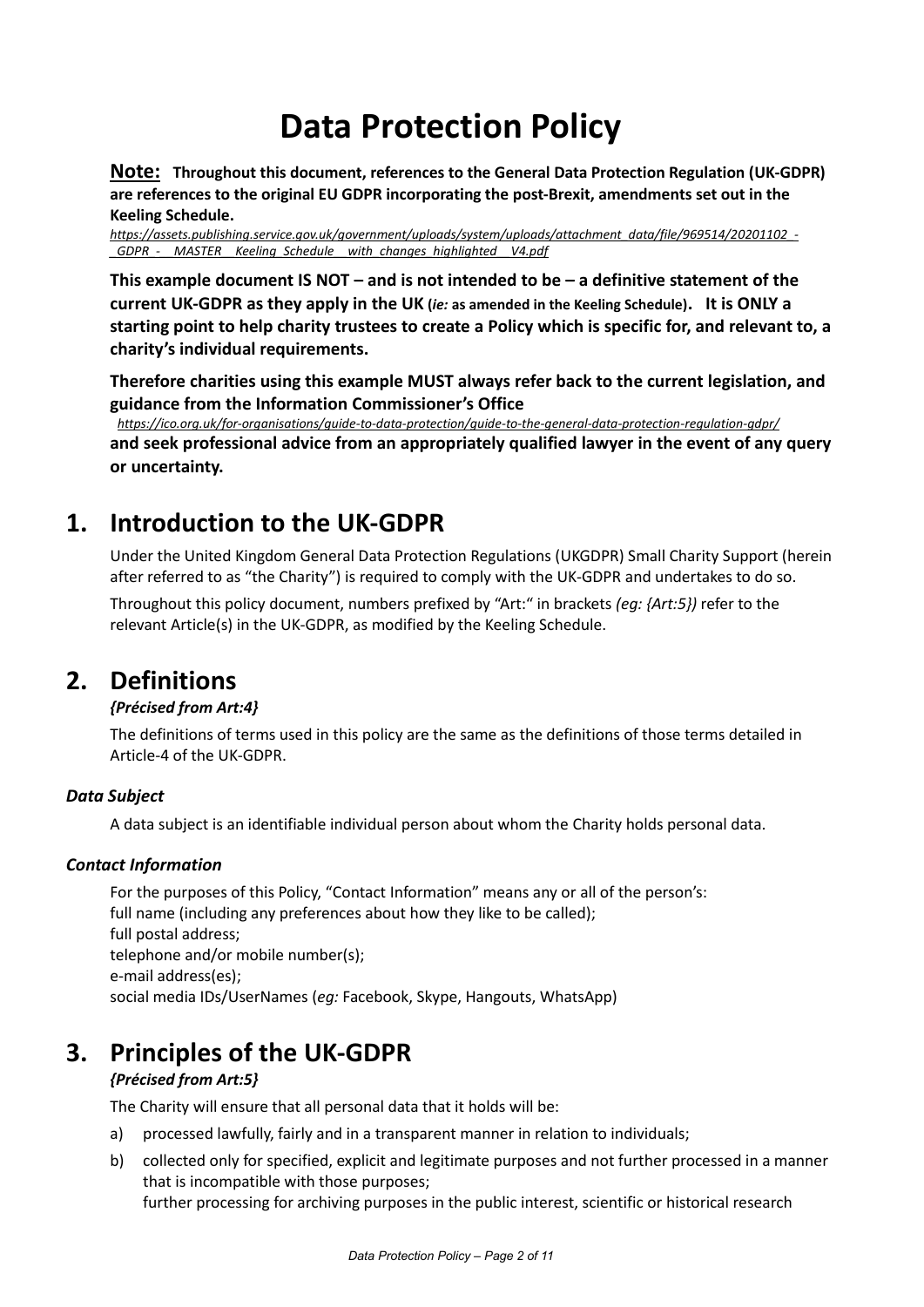purposes or statistical purposes shall not be considered to be incompatible with the initial purposes;

- c) adequate, relevant and limited to what is necessary in relation to the purposes for which they are processed;
- d) accurate and, where necessary, kept up to date; every reasonable step must be taken to ensure that personal data that are inaccurate, having regard to the purposes for which they are processed, are erased or rectified without delay;
- e) kept in a form which permits identification of data subjects for no longer than is necessary for the purposes for which the personal data are processed; personal data may be stored for longer periods insofar as the personal data will be processed solely for archiving purposes in the public interest, scientific or historical research purposes or statistical purposes subject to implementation of the appropriate technical and organisational measures required by the UK-GDPR in order to safeguard the rights and freedoms of individuals; and
- f) processed in a manner that ensures appropriate security of the personal data, including protection against unauthorised or unlawful processing and against accidental loss, destruction or damage, using appropriate technical or organisational measures.

### **4. Lawful Processing**

#### *{Précised from Art:6}*

The Charity will obtain, hold and process all personal data in accordance with the UK-GDPR for the following lawful purposes. In all cases the information collected, held and processed will include Contact Information (as defined in [2](#page-1-0) above).

### <span id="page-2-1"></span>*4.1 By Consent*

People who are interested in, and wish to be kept informed of, the activities of the Charity.

- a) Subject to the person's consent, this may include information selected and forwarded by the Charity on activities by other organisations which are relevant to those of the Charity. **Note:** this will not involve providing the person's personal data to another organisation.
- b) The information collected may additionally contain details of any particular areas of interest about which the person wishes to be kept informed.
- c) The information provided will be held and processed solely for the purpose of providing the information requested by the person.

### <span id="page-2-2"></span>*4.2 By Contract*

People who sell goods and/or services to, and/or purchase goods and/or services from the Charity.

The information collected will additionally contain details of:

- a) The goods/services being sold to, or purchased from the Charity;
- b) Bank and other details necessary and relevant to the making or receiving of payments for the goods/services being sold to, or purchased from the Charity.

The information provided will be held and processed solely for the purpose of managing the contract between the Charity and the person for the supply or purchase of goods/services.

### <span id="page-2-0"></span>*4.3 By Legal Obligation*

People where there is a legal obligation on the Charity to collect, process and share information with a third party – *eg:* the legal obligations to collect, process and share with HM Revenue & Customs payroll information on employees of the Charity.

The information provided will be held, processed and shared with others solely for the purpose meeting the Charity's legal obligations.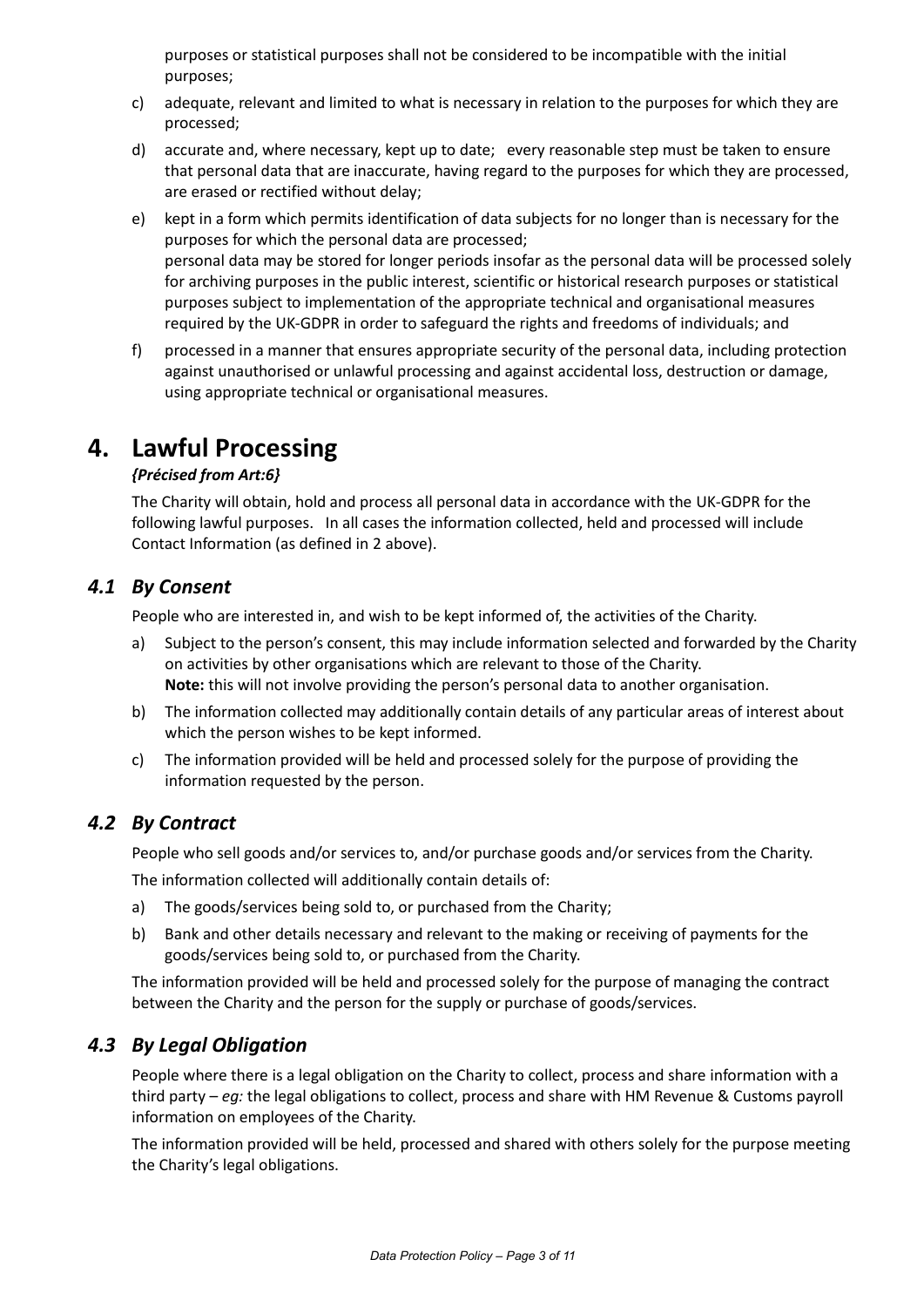#### *Employees; Taxation; Pensions*

*Note: Legal obligations to employees fall under the much broader "umbrella" of UK employment law, taxation law (HM Revenue & Customs) and pensions law.*

*It is beyond the skill level of Small Charity Support to provide guidance in this area. Charities which employ staff are therefore advised to consult an appropriately qualified professional advisor (ie: one having skills in BOTH employment AND charity law).*

### *4.4 By Vital Interest*

The Charity undertakes no activities which require the collection, holding and/or processing of personal information for reasons of vital interest.

### <span id="page-3-0"></span>*4.5 By Public Task*

The Charity undertakes no public tasks which require the collection, holding and/or processing of personal information.

#### <span id="page-3-1"></span>*4.6 Legitimate Interest*

#### *Volunteers, Including Trustees*

In order to be able to operate efficiently, effectively and economically, it is in the legitimate interests of the Charity to hold such personal information on its volunteers and trustees as will enable the Charity to communicate with its volunteers on matters relating to the operation of the charity, *eg:*

- $\triangleright$  the holding of meetings;
- $\boxtimes$  providing information about the Charity's activities particularly those activities which, by their nature, are likely to be of particular interest to individual volunteers/trustees;
- Seeking help, support and advice from volunteers/trustees, particularly where they have specific knowledge and experience;
- $\Box$  ensuring that any particular needs of the volunteer/trustee are appropriately and sensitively accommodated when organising meetings and other activities of the Charity.

### **5. Individual Rights**

**Note:** The following clauses are taken primarily from the guidance provided by the Office of the Information Commissioner,

*<https://ico.org.uk/for-organisations/guide-to-the-general-data-protection-regulation-gdpr/individual-rights/right-to-be-informed/>*

### <span id="page-3-2"></span>*5.1 The right to be informed*

#### *{Précised from Arts: 12-14}*

When collecting personal information the Charity will provide to the data subject free of charge, a Privacy Policy written in clear and plain language which is concise, transparent, intelligible and easily accessible containing the following information:

- $\Box$  Identity and contact details of the controller *Note: where the organisation has a controller's representative and/or a data protection officer, their contact details should also be included*.
- **Purpose of the processing and the lawful basis for the processing**
- $\triangledown$  The legitimate interests of the controller or third party, where applicable
- $\triangleright$  Categories of personal data; Not applicable if the data are obtained directly from the data subject
- $\triangleright$  Any recipient or categories of recipients of the personal data
- $\triangleright$  Details of transfers to third country and safeguards
- Retention period or criteria used to determine the retention period
- $\triangleright$  The existence of each of data subject's rights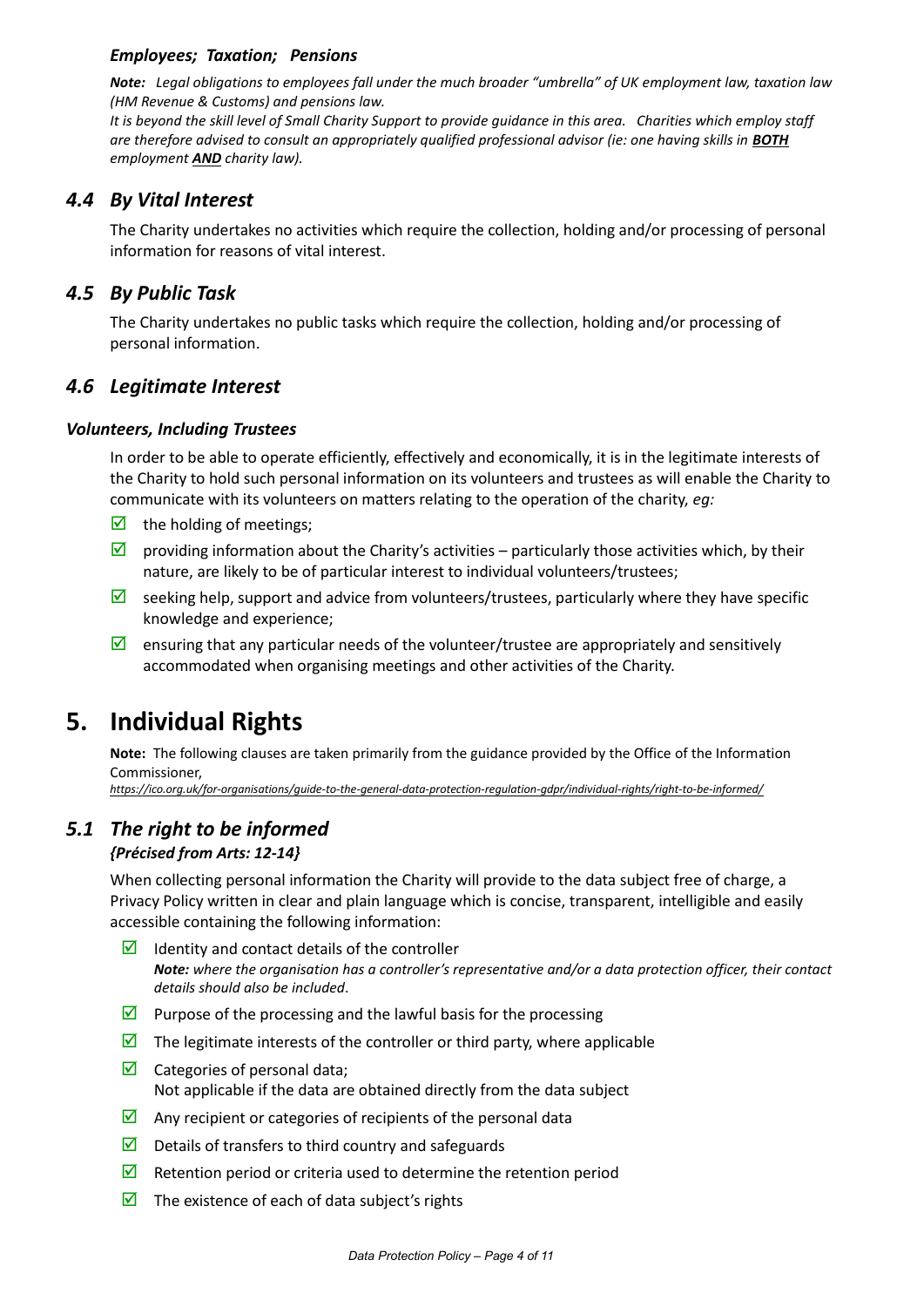- $\triangleright$  The right to withdraw consent at any time, where relevant
- $\triangleright$  The right to lodge a complaint with a supervisory authority
- $\triangledown$  The source the personal data originates from and whether it came from publicly accessible sources

**Not applicable if the data are obtained directly from the data subject**

- Whether the provision of personal data is part of a statutory or contractual requirement or obligation and possible consequences of failing to provide the personal data **Not applicable if the data are NOT obtained directly from the data subject**
- The existence of automated decision making, including profiling and information about how decisions are made, the significance and the consequences.

In the case of data obtained directly from the data subject, the information will be provided at the time the data are obtained.

In the case that the data are not obtained directly from the data subject, the information will be provided within a reasonable period of the Charity having obtained the data (within one month), *or,* if the data are used to communicate with the data subject, at the latest, when the first communication takes place*; or*

if disclosure to another recipient is envisaged, at the latest, before the data are disclosed.

### *5.2 The right of access*

#### *{Précised from Art:15}*

The data subject shall have the right to obtain from the controller confirmation as to whether or not personal data concerning him/her are being processed, and, where that is the case, access to his/her personal data and the information detailed in the Charity's relevant Privacy Policy:

### *5.3 The right to rectification*

#### *{Précised from Art:16}*

The data subject shall have the right to require the controller without undue delay to rectify any inaccurate or incomplete personal data concerning him/her.

### *5.4 The right to erase {The right to be forgotten} {Précised from Art:17}*

Except where the data are held for purposes of legal obligation or public task [\(4.3](#page-2-0) or [4.5\)](#page-3-0) the data subject shall have the right to require the controller without undue delay to erase any personal data concerning him/her.

*Note: This provision is also known as "The right to be forgotten"*.

#### *5.5 The right to restrict processing {Précised from Art:18}*

Where there is a dispute between the data subject and the Controller about the accuracy, validity or legality of data held by the Charity the data subject shall have the right to require the controlled to cease processing the data for a reasonable period of time to allow the dispute to be resolved.

### *5.6 The right to data portability*

### *{Précised from Art:20}*

Where data are held for purposes of consent or contract [\(4.1](#page-2-1) o[r 4.2\)](#page-2-2) the data subject shall have the right to require the controller to provide him/her with a copy in a structured, commonly used and machinereadable format of the data which he/she has provided to the controller, and have the right to transmit those data to another controller without hindrance.

### *5.7 The right to object*

*{Précised from Art:21}*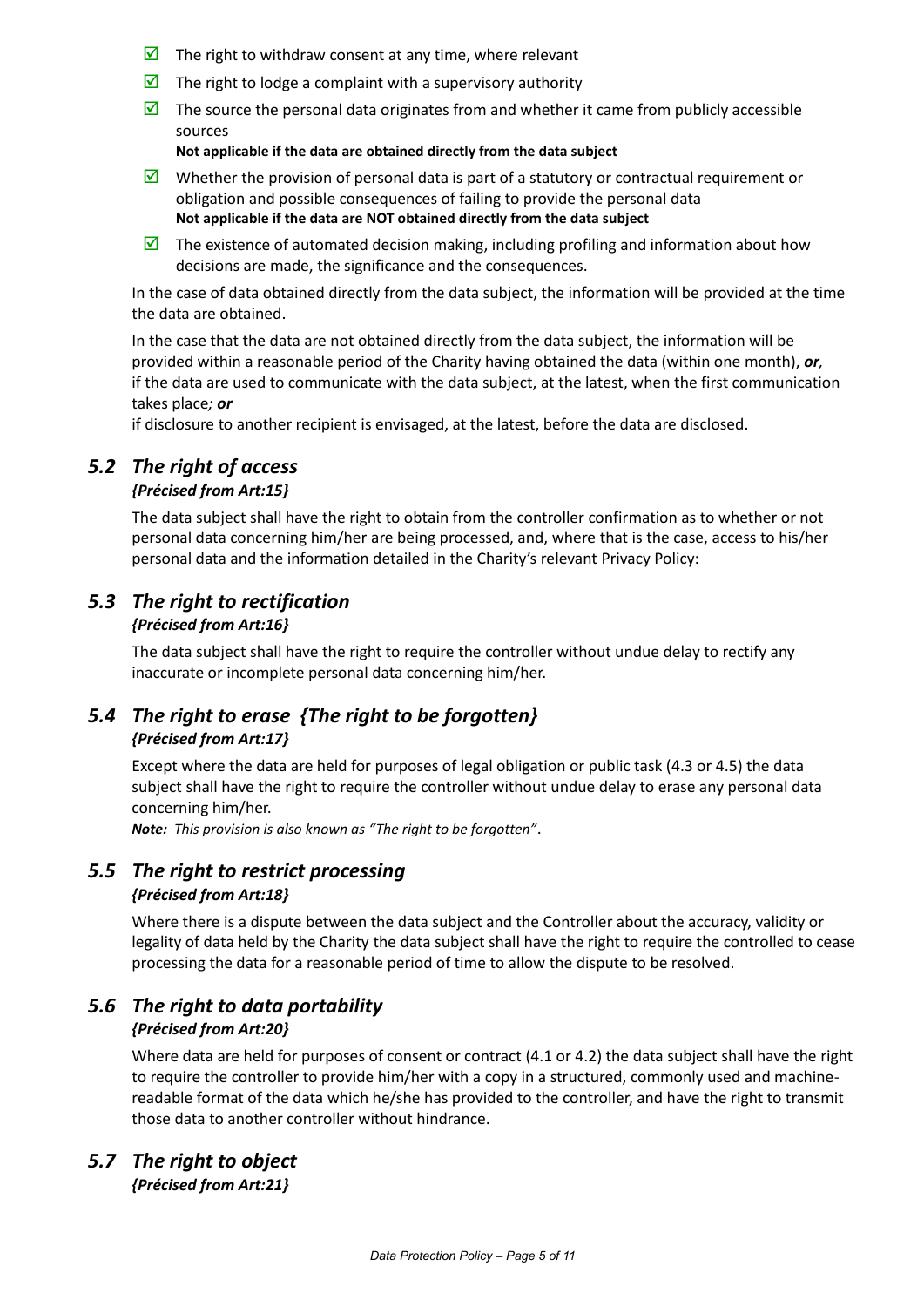- a) The data subject shall have the right to object, on grounds relating to his or her particular situation, at any time to processing of personal data concerning him/her which is based Public Task or Legitimate Interest [\(4.5](#page-3-0) o[r 4.6\)](#page-3-1), including profiling based on those provisions. The controller shall no longer process the personal data unless the controller demonstrates compelling legitimate grounds for the processing which override the interests, rights and freedoms of the data subject or for the establishment, exercise or defence of legal claims.
- b) Where personal data are processed for direct marketing purposes, the data subject shall have the right to object at any time to processing of personal data concerning him/her for such marketing, which includes profiling to the extent that it is related to such direct marketing.
- c) Where the data subject objects to processing for direct marketing purposes, the personal data shall no longer be processed for such purposes.
- <span id="page-5-0"></span>d) At the latest at the time of the first communication with the data subject, the right referred to in paragraphs a) and [d\)](#page-5-0) shall be explicitly brought to the attention of the data subject and shall be presented clearly and separately from any other information.

### *5.8 Rights in relation to automated decision making and profiling {Précised from Art:22}*

Except where it is: a) based on the data subject's explicit consent, *or b)* necessary for entering into, or performance of, a contract between the data subject and a data controller; the data subject shall have the right not to be subject to a decision based solely on automated processing, including profiling, which produces legal effects concerning him/her or similarly significantly affects him/her.

## **Operational Policies and Procedures**

### **6. Operational Policies & Procedures – The Context**

Small Charity Support (the Charity) is a small charity holding just a small amount of non-sensitive data on a small number of people.

The Trustees understand and accept their responsibility under the UK General Data Protection Regulation (UK-GDPR) to hold all personal data securely and use it only for legitimate purposes with the knowledge and approval of the data subjects.

By the following operational policies and procedures the Trustees undertake to uphold the principles and requirements of the UK-GDPR in a manner which is proportionate to the nature of the personal data being held by the Charity. The policies are based on the Trustees' assessment, in good faith, of the potential impacts on both the Charity and its data subjects of the personal data held by the Charity being stolen, abused, corrupted or lost.

### **7. Personnel**

### *7.1 Data Protection Officer*

In the considered opinion of the Trustees the scope and nature of the personal data held by the Charity is not sufficient to warrant the appointment of a Data Protection Officer.

Accordingly, no Data Protection Officer is appointed.

### *7.2 Data Controller*

The Board of Trustees is the Data Controller for the Charity.

### *7.3 Data Processor*

The Senior Management Team will be the Data Processors for the Charity.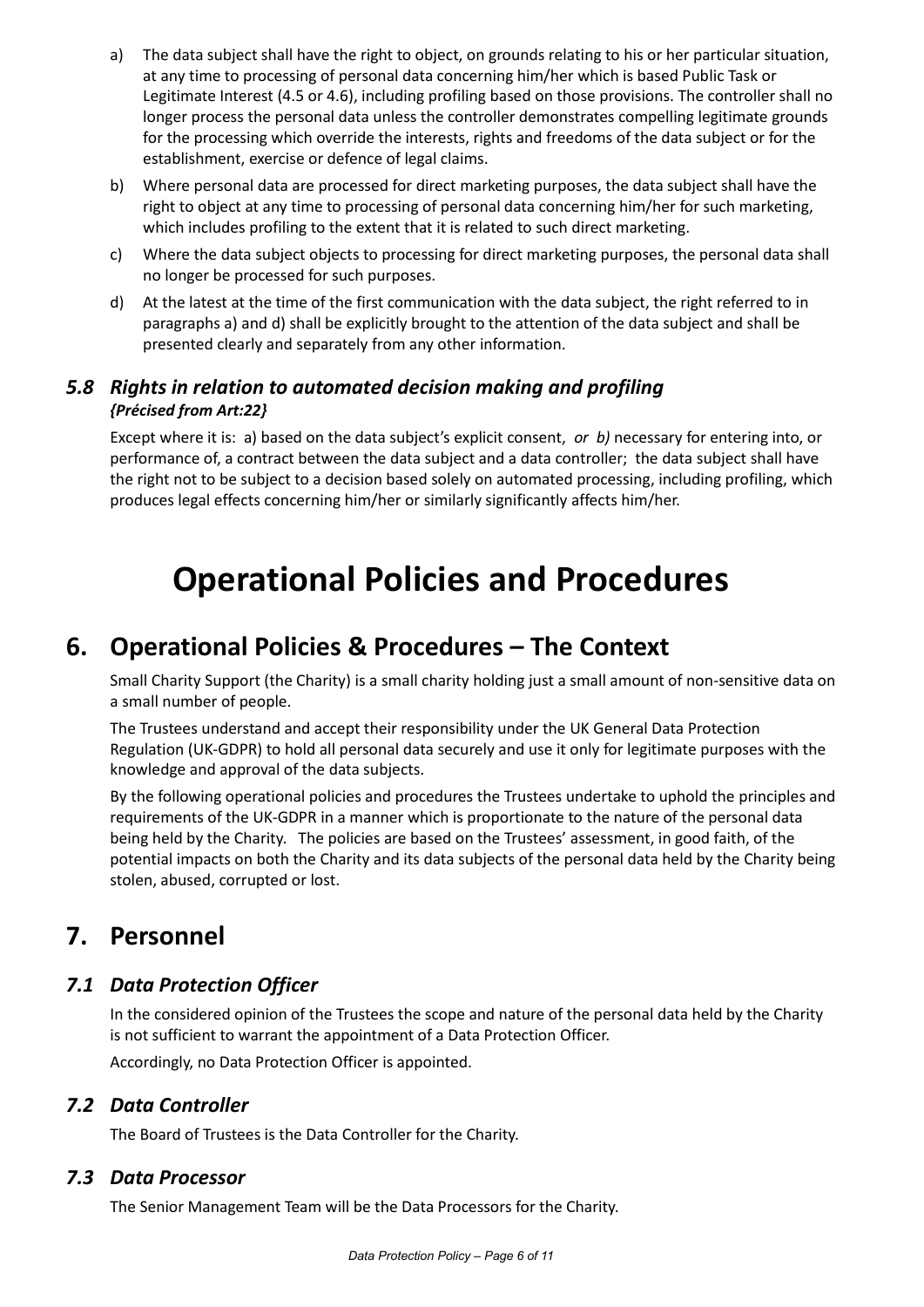The Charity will not knowingly outsource its data processing to any third party (*eg:* Google G-Suite, Microsoft OneDrive) except as provided for in the section "Third Party Access to Data".

### *7.4 Access to Data*

Except where necessary to pursue the legitimate purposes of the Charity, only the Data Processors shall have access to the personal data held by the Charity.

### *7.5 Training*

Data Processors and other relevant staff will periodically undergo appropriate training commensurate with the scale and nature of the personal data that the Charity holds and processes under the UK-GDPR.

### **8. Collecting & Processing Personal Data**

The Charity collects a variety of personal data commensurate with the variety of purposes for which the data are required in the pursuit of its charitable objects.

All personal data will be collected, held and processed in accordance with the relevant Data Privacy Notice provided to data subjects as part of the process of collecting the data.

A Data Privacy Notice will be provided, or otherwise made accessible, to all persons on whom the Charity collects, holds and processes data covered by the UK-GDPR. The Data Privacy Notice provided to data subjects will detail the nature of the data being collected, the purpose(s) for which the data are being collected and the subjects rights in relation to the Charity's use of the data and other relevant information in compliance with the prevailing UK-GDPR requirements.

### **9. Information Technology**

### *9.1 Data Protection by Design/Default*

Inasmuch as:

- a) none of the Charity's volunteer Trustees or Senior Management Team are data protection professionals;
- b) it would be a disproportionate use of charitable funds to employ a data protection professional, given the scale and nature of the personal data held by the Charity;

the Trustees and Senior Management Team will seek appropriate professional advice commensurate with its data protection requirement whenever:

- c) they are planning to make significant changes to the ways in which they process personal data;
- d) there is any national publicity about new risks (*eg:* cyber attacks);
- e) any material changes to the UK-GDPR are proposed or have been made;

which might adversely compromise the Charity's legitimate processing of personal data covered by the UK-GDPR.

Personal data will never be transmitted electronically (*eg:* by e-mail) unless securely encrypted.

#### *9.2 Data Processing Equipment*

The scale and nature of the personal data held by the Charity is not sufficient to justify the Charity purchasing dedicated computers for the processing of personal data.

Instead the Charity will purchase and own at least 2 and not more than 5 removable storage devices to store the personal data that it holds and processes.

The removable storage devices will also act as backup devices.

Whilst the data will be processed on the computers/laptops to which the Data Processors have access, no personal data covered by the UK-GDPR will be stored on those computers/laptops. All interim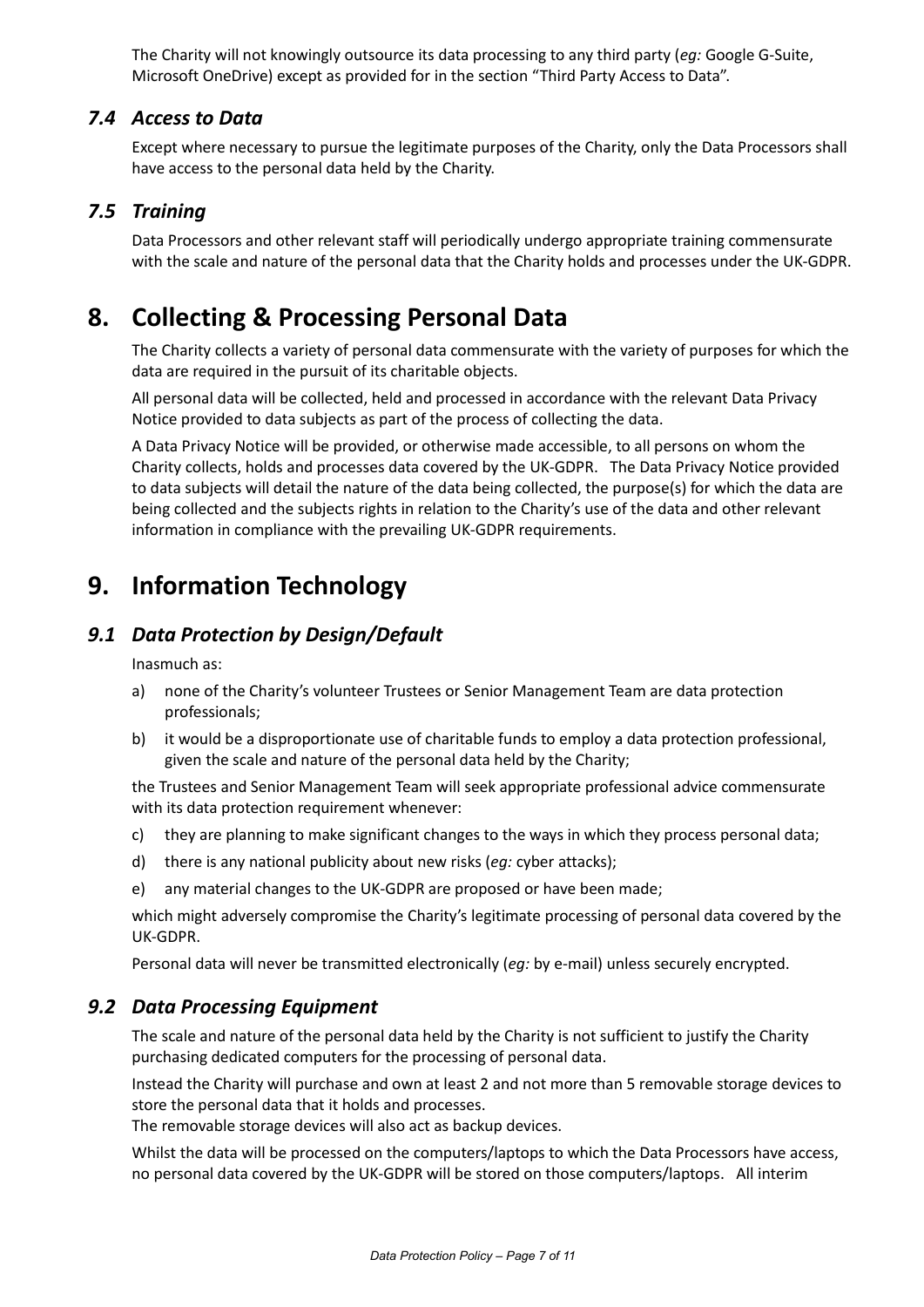working data transferred to such computers/laptops for processing will be deleted once processing has been completed.

When not in use the removable storage devices will be kept in a secure location and reasonably protected against accidental damage, loss, avoidable theft or other misuse by persons other than the Data Processors.

The Data Controller & Data Processors will keep a register of

- a) the location of all removable devices used for the storage and processing of personal data;
- b) each occasion when the data on each device were accessed or modified and by whom.

The Charity's removable storage devices shall not be used for the storage of any data which are unrelated to the Charity's processing of personal data.

### *9.3 Data Processing Location*

Data Processors shall only process the Charity's personal data in a secure location, and not in any public place, *eg:* locations whether the data could be overlooked by others, or the removable data storage devices would be susceptible to loss or theft.

Computers/laptops in use for data processing will not be left unattended at any time.

#### *9.4 Data Backups*

To protect against loss of data by accidental corruption of the data or malfunction of a removable data storage device (including by physical damage), all the Charity's personal data shall be backed up periodically and whenever any significant changes (additions, amendments, deletions) are made to the data.

Backup copies of the data shall be held in separate secure locations which are not susceptible to common risks (*eg:* fire, flood, theft).

As far as is reasonably practical, all files containing personal data covered by the UK-GDPR will be encrypted by the use of NCH-Meo, Kaspersky Vault or other comparable software. The encryption keys will be held securely in a location which is separate from the data storage media.

### *9.5 Obsolete or Dysfunctional Equipment (Disposal of Removable Storage Media)*

Equipment used to hold personal data, whether permanently or as interim working copies, which come to the end of their useful working life, or become dysfunctional, shall be disposed of in a manner which ensures that any residual personal data held on the equipment cannot be recovered by unauthorised persons.

Inasmuch as:

- a) this will be a relatively infrequent occurrence;
- b) techniques for data recovery and destruction are constantly evolving;
- c) none of the Trustees have relevant up-to-date expert knowledge of data cleansing;

equipment which becomes obsolete or dysfunctional shall not be disposed immediately. Instead it will be stored securely while up-to-date expert advice on the most appropriate methods for its data cleansing and disposal can be sought and implemented.

### **10. Data Subjects**

### *10.1 The Rights of Data Subjects*

In compliance with the UK-GDPR the Charity will give data subjects the following rights. These rights will be made clear in the relevant Data Privacy Notice provided to data subjects:

 $\triangleright$  the right to be informed;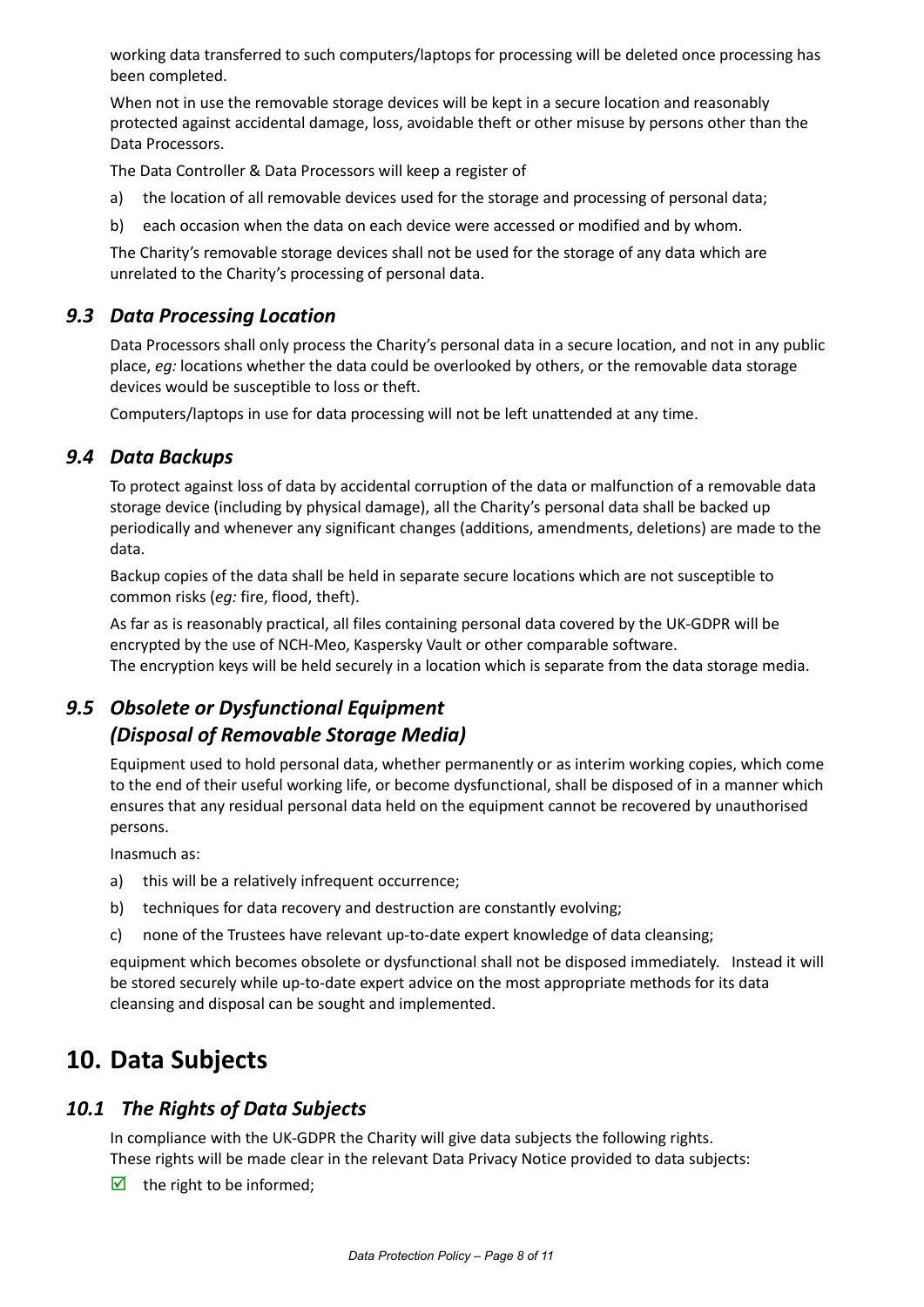- $\boxtimes$  the right of access;
- $\triangleright$  the right to rectification;
- the right of erasure *{LO} Also referred to as "The right to be forgotten"*

 $\triangleright$  the right to restrict processing;

- the right to data portability; *{LO} {LI}*
- $\overline{S}$  the right to object;  ${S}C$   ${C}$   ${C}$   ${L}$
- $\triangledown$  the right not to be subjected to automated decision making, including profiling.

The above rights are not available to data subjects when the legal basis on which the Charity is holding & processing their data are: *{SC}* Subject Consent; *{Co}* Contractual obligation *{LO}* Legal Obligation *{LI}* Legitimate Interest

### *10.2 Rights of Access, Rectification and Erasure*

Data subjects will be clearly informed of their right to access their personal data and to request that any errors or omissions be corrected promptly.

Such access shall be given and the correction of errors or omissions shall be made free of charge provided that such requests are reasonable and not trivial or vexatious.

There is no prescribed format for making such requests provided that:

- a) the request is made in writing, signed & dated by the data subject (or their legal representative);
- b) the data claimed to be in error or missing are clearly and unambiguously identified;
- c) the corrected or added data are clear and declared by the subject to be complete and accurate.

It will be explained to subjects who make a request to access their data and/or to have errors or omissions corrected, or that their data be erased, that, while their requests will be actioned as soon as is practical there may be delays where the appropriate volunteers or staff to deal with the request do not work on every normal weekday.

Where a data subject requests that their data be rectified or erased the Data Controller and Data Processor will ensure that the rectifications or erasure will be applied to all copies of the subject's personal data including those copies which are in the hands of a Third Party for authorised data processing.

### *10.3 Right of Portability*

The Charity will only provide copies of personal data to the subject (or the subject's legal representative) on written request.

The Charity reserves the right either:

- a) to decline requests for portable copies of the subject's personal data when such requests are unreasonable (*ie:* excessively frequent) or vexatious; *or*
- b) to make a reasonable charge for providing the copy.

#### *10.4 Data Retention Policy*

Personal data shall not be retained for longer than:

- a) In the case of data held by subject consent: the period for which the subject consented to the Charity holding their data;
- b) in the case of data held by legitimate interest of the charity: the period for which that legitimate interest applies. For example: in the case of data subjects who held a role, such as a volunteer, with the Charity the retention period is that for which the Charity reasonably has a legitimate interest in being able to identify that individual's role in the event of any retrospective query about it;
- c) in the case of data held by legal obligation: the period for which the Charity is legally obliged to retain those data.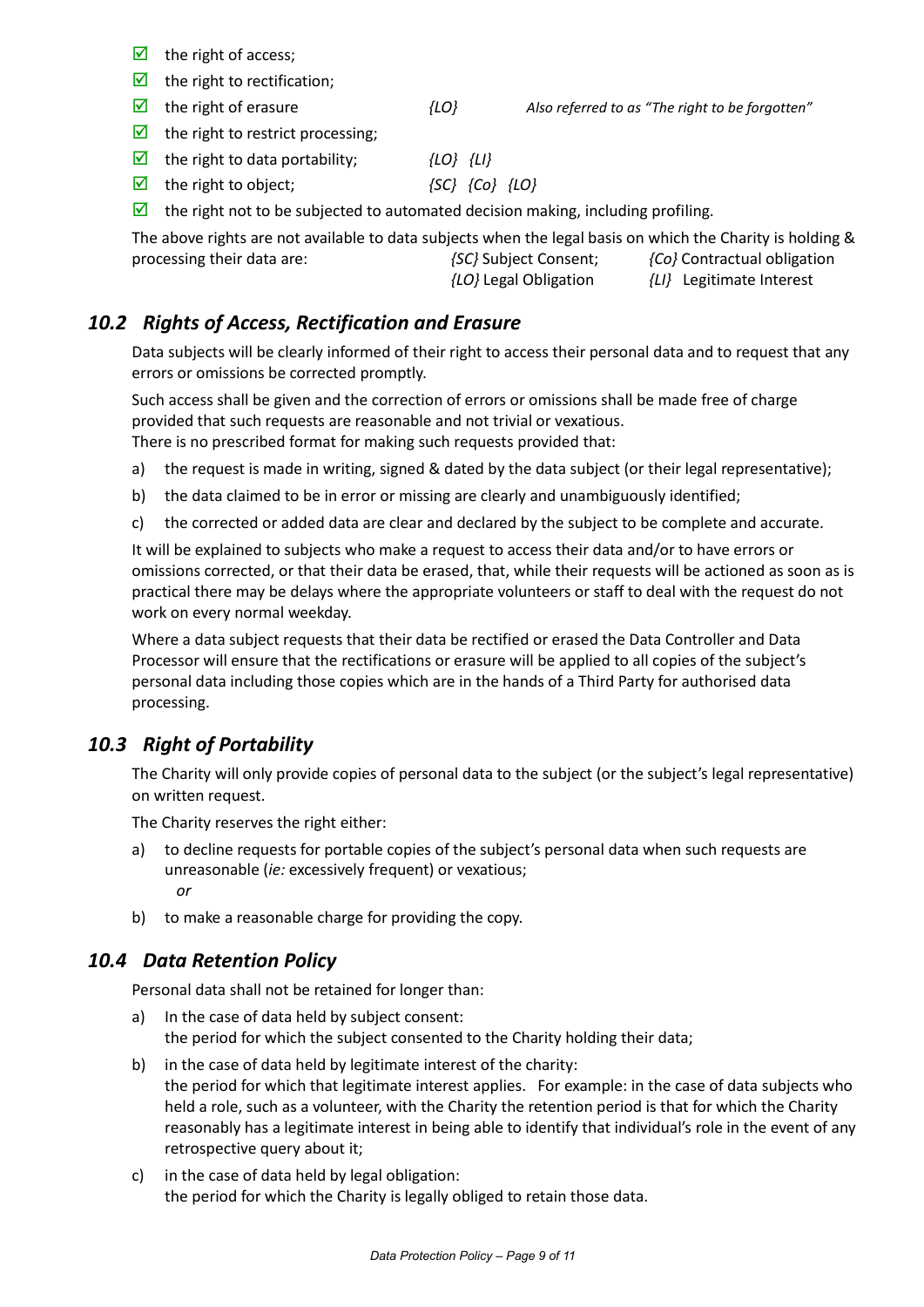The Charity shall regularly – not less than every 6 months – review the personal data which it holds and remove any data where retention is no longer justified. Such removal shall be made as soon as is reasonably practical, and in any case no longer than 20 working days (of the relevant Data Processor) after retention of the data was identified as no longer justified.

### **11. Privacy Impact Assessment**

### *11.1 Trustees' Data*

The volume of personal data is very low The sensitivity of the data is low-moderate: the most sensitive data being date of birth, previous names and previous addresses;

The risk of data breach is small as the data are rarely used, with the majority of the data being held for a combination of legal obligation and legitimate interest.

**Overall impact: LOW**

### *11.2 Volunteers'/Members' Data*

The volume of personal data is low – moderate The sensitivity of the data is low: the most sensitive data being an e-mail address; The risk of data breach is small – primarily the accidental disclosure of names & e-mail addresses.

#### **Overall impact: LOW**

### *11.3 Supporters' & Enquirers' Data*

The volume of personal data is low

The sensitivity of the data is low: the most sensitive data being an e-mail address; The risk of data breach is small – primarily the accidental disclosure of names & e-mail addresses.

**Overall impact: LOW**

### **12. Third Party Access to Data**

Under no circumstance will the Charity share with, sell or otherwise make available to Third Parties any personal data except where it is necessary and unavoidable to do so in pursuit of its charitable objects as authorised by the Data Controller.

Whenever possible, data subjects will be informed in advance of the necessity to share their personal data with a Third Party in pursuit of the Charity's objects.

Before sharing personal data with a Third Party the Charity will take all reasonable steps to verify that the Third Party is, itself, compliant with the provisions of the UK-GDPR and confirmed in a written contract. The contract will specify that:

- $\triangleright$  The Charity is the owner of the data;
- $\boxtimes$  The Third Party will hold and process all data shared with it exclusively as specified by the instructions of the Data Controller;
- $\triangledown$  The Third Party will not use the data for its own purposes;
- $\boxtimes$  The Third Party will adopt prevailing industry standard best practice to ensure that the data are held securely and protected from theft, corruption or loss;
- $\triangledown$  The Third Party will be responsible for the consequences of any theft, breach, corruption or loss of the Charity's data (including any fines or other penalties imposed by the Information Commissioner's Office) unless such theft, breach, corruption or loss was a direct and unavoidable consequence of the Third Party complying with the data processing instructions of the Data Controller
- $\boxtimes$  The Third Party will not share the data, or the results of any analysis or other processing of the data with any other party without the explicit written permission of the Data Controller;